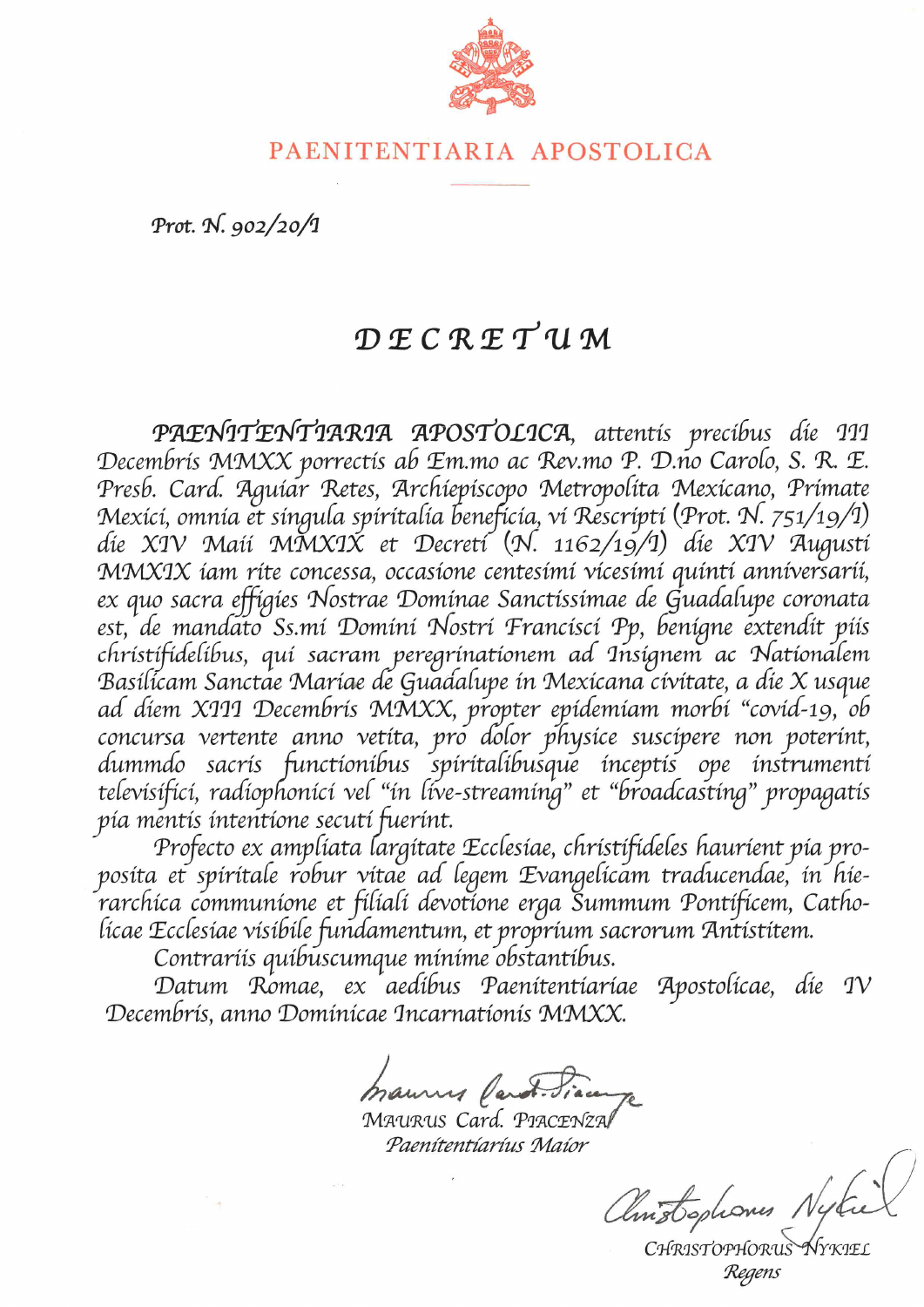

**+ CARLOS CARDENAL AGUIAR RETES** POR LA GRACIA DE DIOS Y DE LA SEDE APOSTÓLICA **ARZOBISPO PRIMADO DE MÉXICO** 

Prot. 555/2020

Ciudad de México, a 07 de diciembre de 2020 Memoria Litúrgica de S. Ambrosio, obispo y doctor de la Iglesia.

#### **El Papa Francisco ofrece Indulgencia Plenaria a quien celebre a la Virgen de Guadalupe en casa**

A todo el Pueblo de Dios que peregrina en nuestra querida nación Mexicana.

Queridos hermanos y hermanas:

El pasado jueves 3 de diciembre, fiesta litúrgica de San Francisco Javier, envié una carta a Su Santidad el Papa Francisco para hacerle llegar una solicitud en favor de nuestro pueblo mexicano, Católico y Guadalupano.

En dicha carta, le explicaba al Santo Padre que, siendo el 2020 uno de los años más difíciles en la historia de nuestro país a causa de la pandemia y otros males, se esperaba que miles de personas, a pesar del riesgo de contagio de Covid-19, peregrinaran al Tepeyac en busca del consuelo de Santa María de Guadalupe.

También le hice saber la difícil pero necesaria decisión de cerrar la Insigne y Nacional Basílica de Guadalupe, del 10 al 13 de diciembre, y realizar este año las celebraciones a la Morenita del Tepeyac a través de los medios de comunicación.

Y una vez expuesto lo anterior, solicité a Su Santidad el Papa Francisco la gracia de conceder una Indulgencia Plenaria a los fieles que celebren esta importante solemnidad desde sus hogares, lo cual servirá para animarnos a quedarnos en casa y evitar aglomeraciones en la Basílica de Guadalupe, con las graves consecuencias que esto podría traer debido a la pandemia.

Este domingo 6 de diciembre, desde el altar mayor de la Basílica de Guadalupe les informé que el Santo Padre había tenido a bien dar una repuesta positiva a mi solicitud, por lo que hoy me llena de felicidad el poder comunicarles que esta Indulgencia Plenaria será concedida bajo las siguientes condiciones.

-Preparar un lugar de oración a la Santísima Virgen de Guadalupe en su propio hogar.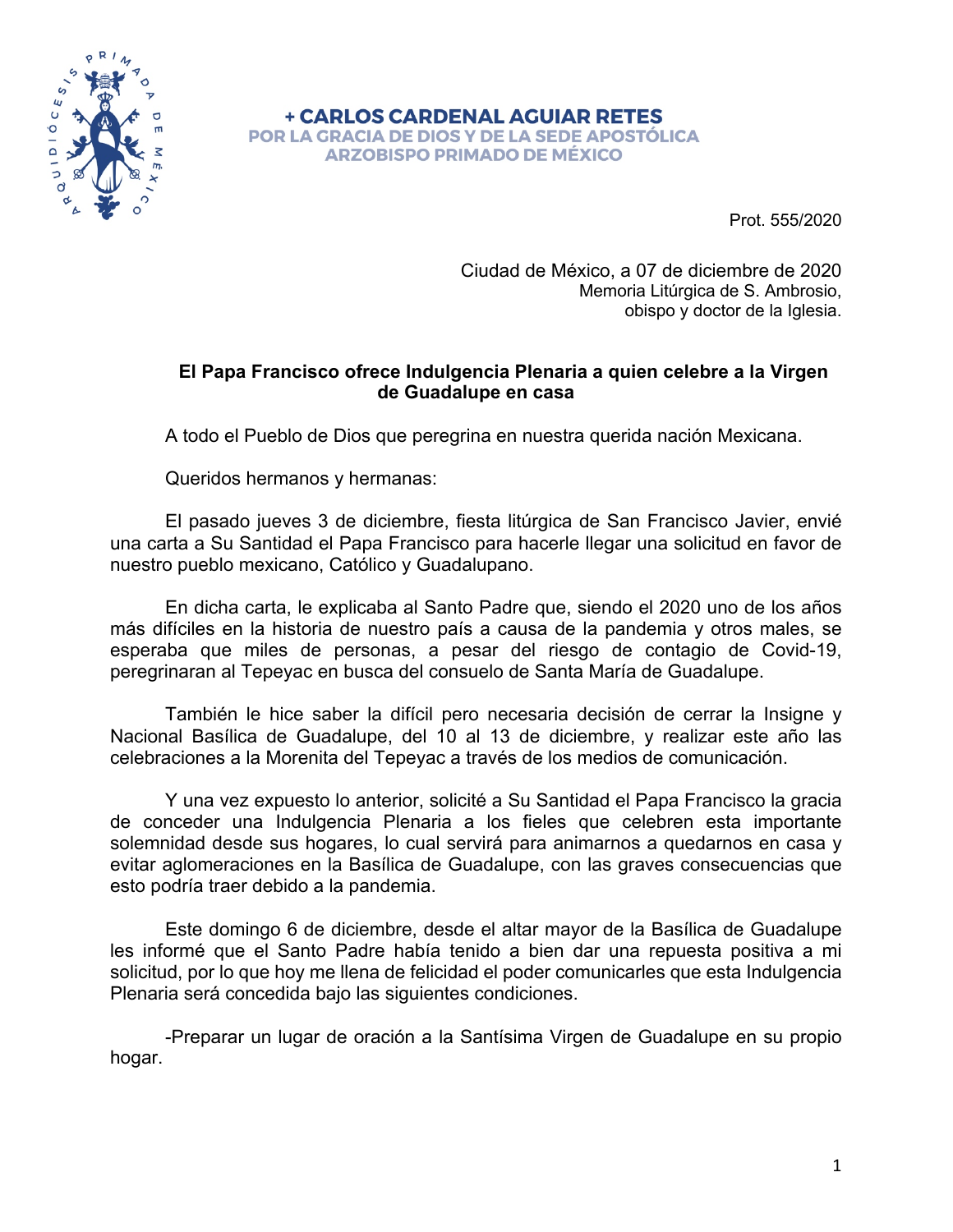

**+ CARLOS CARDENAL AGUIAR RETES** POR LA GRACIA DE DIOS Y DE LA SEDE APOSTÓLICA **ARZOBISPO PRIMADO DE MÉXICO** 

Prot. 555/2020

-Participar a través de los medios de comunicación, siguiendo, como si lo hicieran de forma presencial, es decir, con devoción y con exclusiva atención- a una de las Misas que se celebrarán en la Basílica de Guadalupe.

-Y cumplan con las condiciones habituales para lucrar las indulgencias: 1. Orar por las intenciones del Santo Padre. 2. Estar en gracia de Dios habiéndose confesado. 3. Asistir a Misa completa. 4. Comulgar. Las últimas tres condiciones se pueden realizar en cuanto las condiciones sanitarias lo permitan.

Consciente de que la devoción a nuestra Virgen Morena va más allá de nuestras fronteras, el Santo Padre ha tenido a bien el ofrecer esta indulgencia a todos los fieles católicos del mundo que se unan a nuestra celebración adhiriéndose a los requisitos de la Indulgencia.

Deseo que nuestro Pueblo peregrino, que desde el fondo de su corazón herido busca el consuelo, la protección y la ternura de Nuestra Madre Santísima, aproveche esta gracia que el Papa Francisco nos ha concedido y que es extensivo para los fieles difuntos.

Dejemos que este año, sea la Virgen quien nos visite en nuestras casas. Abrámosle nuestras puertas y elevemos nuestros corazones para que ella nos bendiga y nos cubra con su manto.

Que Nuestro Señor Jesucristo y su Santísima Madre, Santa María de Guadalupe, nos sigan acompañando y bendiciendo en este caminar tan doloroso para todo el Pueblo de Dios que peregrina en nuestra Arquidiócesis y en el mundo entero.

**+ Carlos** *Cardenal* **Aguiar Retes ARZOBISPO PRIMADO DE MÉXICO**

Por mandato de Su Eminencia

Doy Fe

**Pbro. Lic. Alan Téllez Aguilar CANCILLER**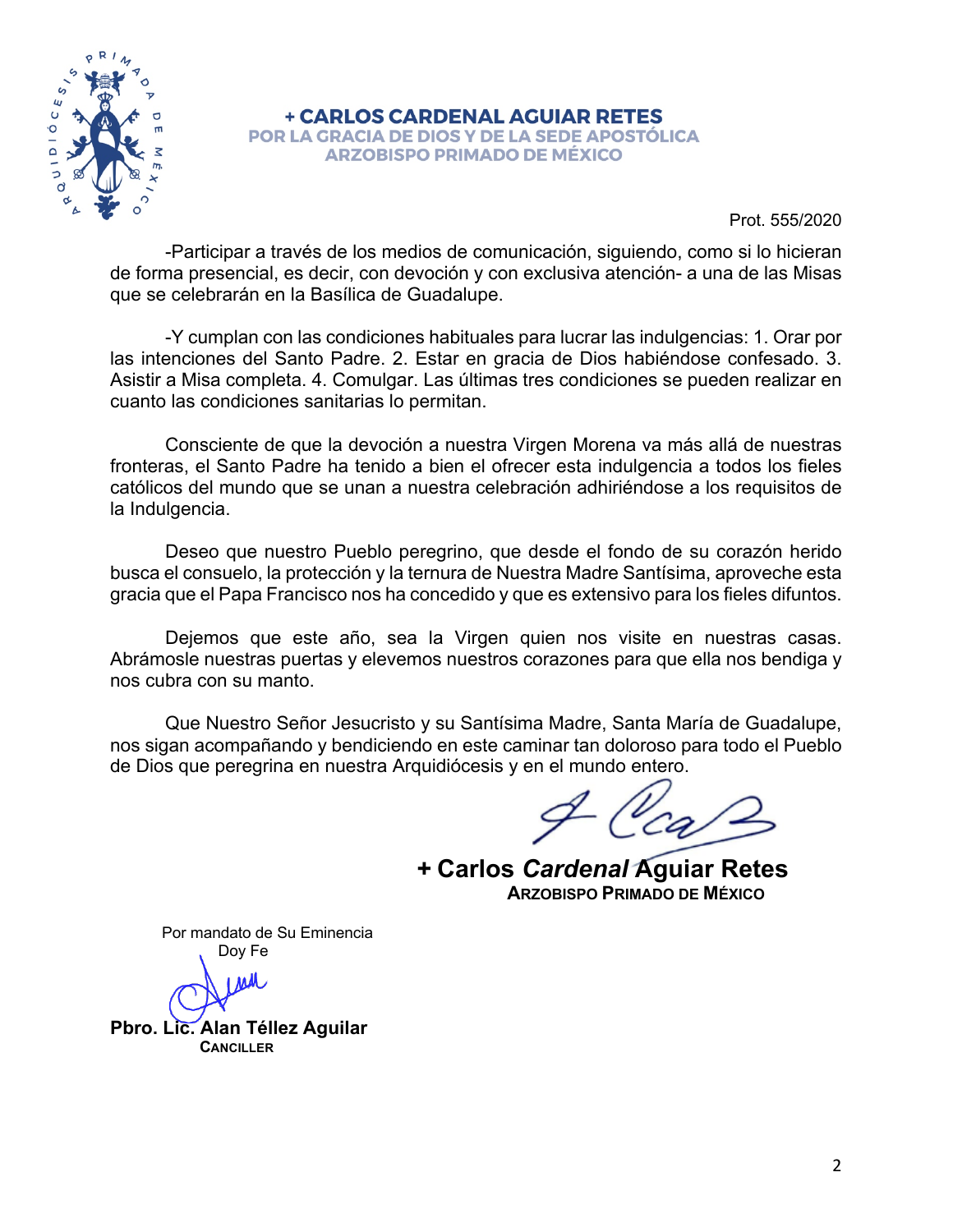

# **+CARLOS CARDINAL AGUIAR RETES**

**BY THE GRACE OF GOD AND THE HOLY SEE ARCHBISHOP OF MEXICO** 

Prot. 555/2020

Mexico City, December 8th, 2020 Solemnity of the Immaculate Conception

### *Pope Francis offers Plenary Indulgence to those who celebrate the Feast of Our Lady of Guadalupe at home.*

To my brother bishops, priests, religious and all the People of God who are faithful devotees of Our Lady of Guadalupe.

Dear brothers and sisters:

Last Thursday, December 3rd, the liturgical feast of Saint Francis Xavier, I sent a letter to His Holiness Pope Francis on behalf of all the People of God who have a special devotion to Our Lady of Guadalupe.

In this letter, I explained that with 2020 being one of the most difficult years in history due to the pandemic and other evils, we expected many devotees to make a pilgrimage to the Shrine of our Lady here in Mexico City but also to other Guadalupe Shrines throughout the world despite the risk of contagion from COVID-19. I shared that millions of people were likely come to Tepeyac Hill in Mexico and to other Guadalupe Shrines throughout world seeking the consolation of our Blessed Mother, Our Lady of Guadalupe.

I also shared with him the difficult but necessary decision to close the National Basilica of Our Lady of Guadalupe, from December 10 to 13, and the need to have our celebrations at home participating through mass media.

Considering the serious consequences, a pilgrimage could have due to the pandemic, I asked His Holiness for the grace to grant a Plenary Indulgence to the faithful who celebrate this important solemnity at their homes, which will encourage us to stay home and avoid crowds in the Basilica of Guadalupe or any other Guadalupe pilgrimage site.

This Sunday, December 6, from the main altar of the Basilica of Guadalupe, I made public that the Holy Father had seen fit to give a positive response to my request. Today it fills me with great joy to be able to communicate to you that this Plenary Indulgence will be granted on December 11<sup>th</sup> and 12<sup>th</sup> under the following conditions.

-Prepare an altar or place of prayer to Our Lady of Guadalupe in your home.